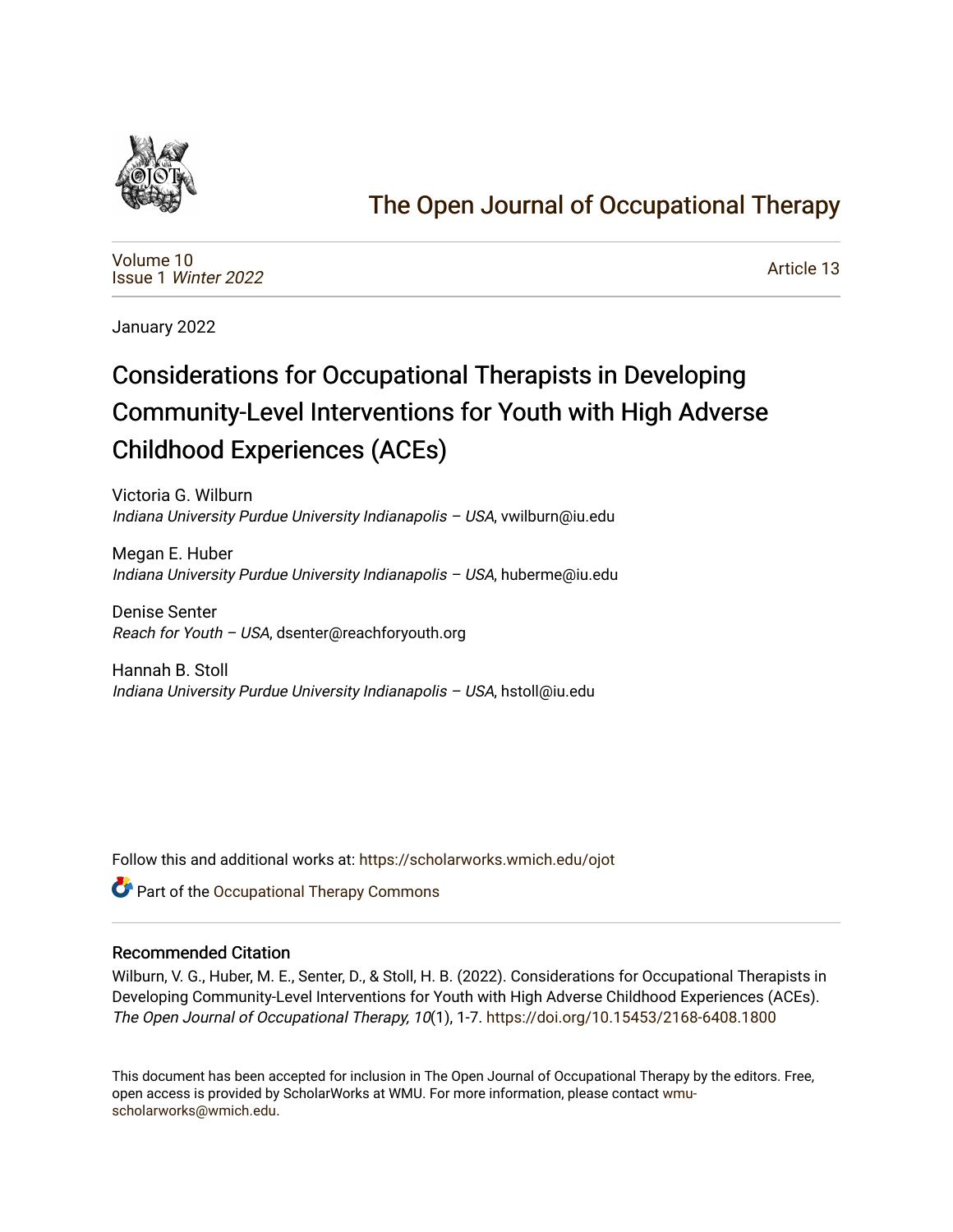## Considerations for Occupational Therapists in Developing Community-Level Interventions for Youth with High Adverse Childhood Experiences (ACEs)

## Abstract

Drug misuse likely contributes to the over 30,000 children in foster care and to the 24.2% of children who have experienced two or more adverse childhood experiences (ACEs). Twenty-five percent of children are living in poverty, with nearly half of those living in single-parent households. Among the national guidelines to preventing ACEs are connecting youth with positive activities and providing family relationship enhancement opportunities. We believe the profession of occupational therapy can help contribute to the mental and behavioral health care workforce in a greater capacity than is currently used. Many children are not afforded the opportunity to engage in novel leisure pursuits that are essential for positive mental health function and well-being. Occupational therapists can assist in creating a culture of health and equity for youth by harnessing the power of play and leisure to promote self-healing communities.

## **Comments**

The authors declare that they have no competing financial, professional, or personal interest that might have influenced the performance or presentation of the work described in this manuscript.

## Keywords

adverse childhood experiences, leisure, play

## Credentials Display

Victoria G. Wilburn, DHSc, OTR; Megan Huber, OTD, OTRL; Denise Senter, MA, LMHC; Hannah B. Stoll

Copyright transfer agreements are not obtained by The Open Journal of Occupational Therapy (OJOT). Reprint permission for this Opinions in the Profession should be obtained from the corresponding author(s). Click [here](https://scholarworks.wmich.edu/ojot/policies.html#rights) to view our open access statement regarding user rights and distribution of this Opinions in the Profession. DOI: 10.15453/2168-6408.1800

> This opinions in the profession is available in The Open Journal of Occupational Therapy: <https://scholarworks.wmich.edu/ojot/vol10/iss1/13>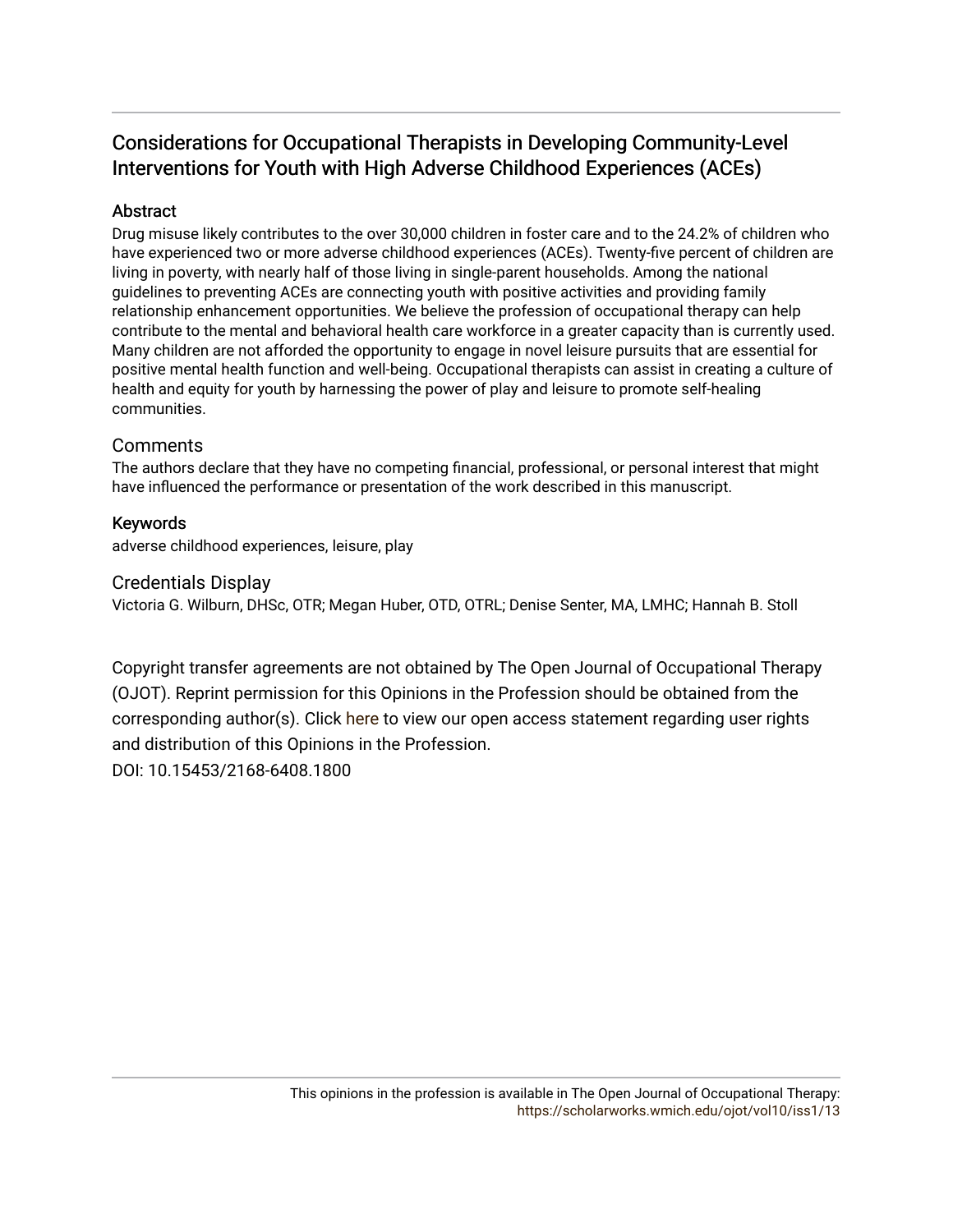In the United States, 1 in 6 individuals report having experienced four or more adverse childhood experiences (ACEs), which puts them at risk for negative health outcomes (Centers for Disease Control and Intervention [CDC], 2019). The prevalence of ACEs is even higher among historically minoritized communities and low-income communities, which contributes to community disparities in health outcomes (Wade et al., 2016). It is pertinent for health care professionals to develop equitable interventions to support the development of resilience in youths affected by ACEs. Occupational therapists may provide intervention to increase youth resilience through engagement in play and leisure, which has been shown to improve both physical and behavioral health outcomes (Fayyad et al., 2017; Lee et al., 2018; Merryman et al., 2012). The purpose of this paper is to highlight the role of occupational therapy in developing and supporting community-based solutions to disparities in ACEs through play and leisure. For occupational therapists to be a part of community solutions, they first need an understanding of ACEs, which communities are most at risk, and how ACEs contribute to both physical and behavioral health disparities. Key considerations for occupational therapists developing community-level interventions should include identifying community risk factors for ACEs, creating equitable access to play and leisure opportunities, and fostering resilience through the five C's framework.

#### **ACEs: Prevalence and Consequences**

ACEs include child maltreatment; witnessing domestic violence; or living with someone with a substance use disorder, a mental illness, or a history of incarceration (Felitti et al., 1998). Chronic maltreatment or repeated trauma inhibits neurobiological feedback, meaning that the ability to integrate sensory, emotional, and cognitive information is impaired (Van der Kolk, 2017). Children react to trauma according to their developmental level and what task they are trying to complete (Tedeschi  $\&$ Calhoun, 2006). These reactions vary depending on age and developmental stages as children understand and internalize experiences based on their cognitive and emotional capacity (Tedeschi  $\&$ Calhoun, 2006). Youth who experience four or more ACEs prior to 18 years of age are more likely to smoke cigarettes, be at risk for substance misuse, and attempt suicide (Felitti et al., 1998). The seminal ACE study published by Felitti and colleagues (1998) has been replicated and expanded on for over 2 decades, creating a large body of knowledge regarding this topic (Wade et al., 2016). A notable limitation of this hallmark study was an unrepresentative study population sample resulting in a definition of childhood adversity that misrepresented the social distribution of youths impacted by adverse experiences (McEwen & Gregerson, 2019). More recently, Slopen et al. (2016) examined racial and ethnic differences in nine adversities among children (ages birth to 17 years) from the National Survey of Health (2011–2012) and included more than 84,000 persons. Across all groups, Black and Latinx children were exposed to more adversities compared with White children; however, it should be noted that income disparities in exposure were larger than racial and ethnic disparities. The authors of this study concluded that simultaneous consideration of multiple social statuses offer new frameworks for thinking about health and disease and the interventions to reduce preventable health disparities.

Expanded ACEs, identified as stressful adverse experiences occurring outside of the home or in the community, such as experiences of discrimination and racism, have a serious negative impact on physical, emotional, and social health and well-being that can last across the lifespan (Ginsburg, American Academy of Pediatrics Committee on Communications, & American Academy of Pediatrics Committee on Psychosocial Aspects of Child and Family Health, 2007). ACEs are cumulative experiences impacted by community environments. Neighborhoods that experience high unemployment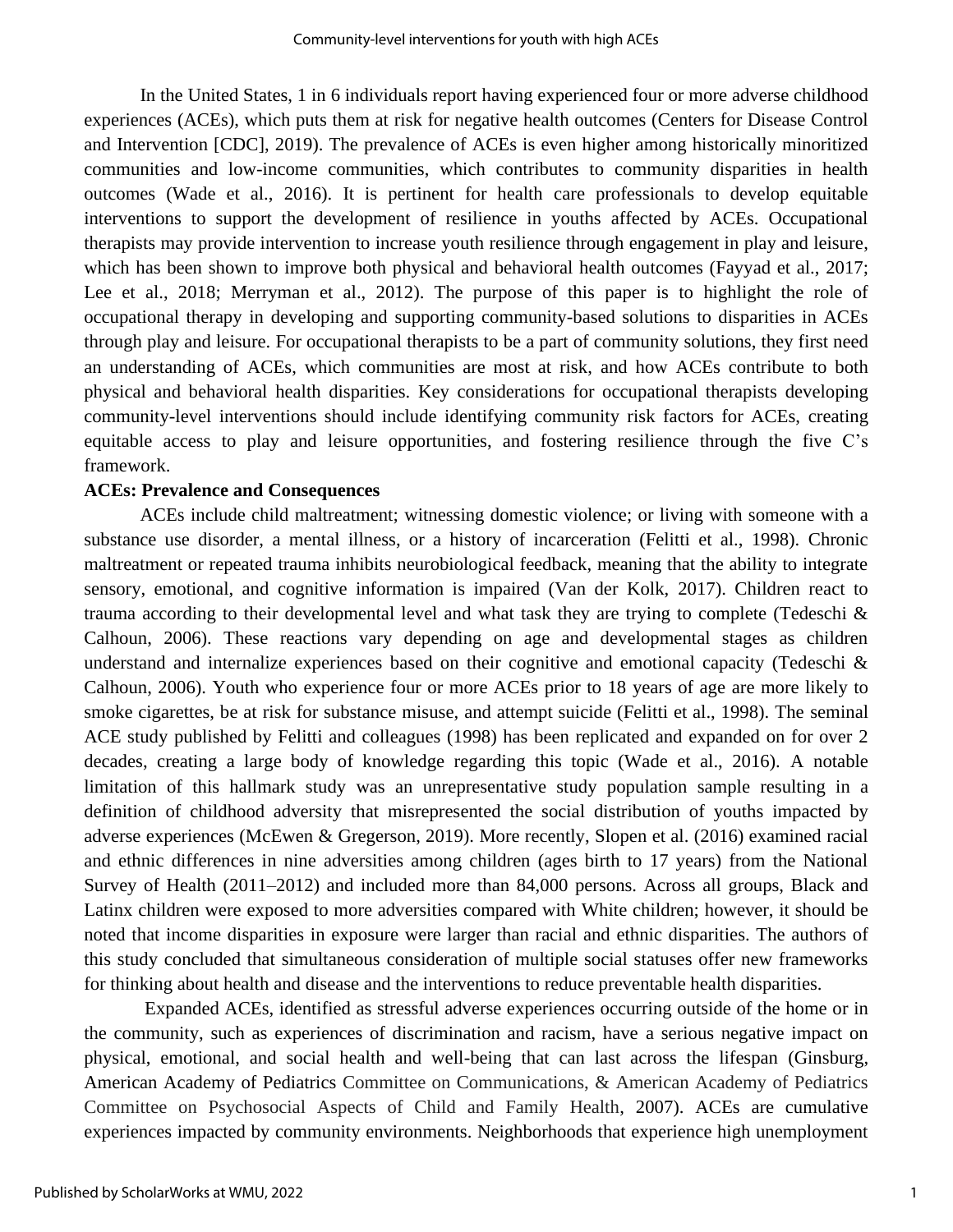and violence, or that have poor educational opportunities, will have youth who experience more cumulative effects of clusters of ACEs resulting in a high risk of lifelong health effects (Jamieson, 2018). Therefore, there is an existing movement to shift the paradigm toward recognizing and acknowledging the real implications of racism on health and well-being in defining racism as a public health crisis (Krieger, 2020). Recognizing the innerworkings of racism as a public health crisis may assist occupational therapists in fully understanding expanded ACEs, its interrelations in community health design and access, and its promotion of occupational justice (Lavalley & Johnson, 2020). The effects of ACEs can be prevented by understanding behavioral coping strategies to reduce the emotional impact of the experiences (Felitti et al., 1998). Comprehensive strategies, such as preventing ACEs from occurring and preventing adoption of health risk behaviors as children and adults, are needed to identify and intervene with families that are at risk for ACEs (Felitti et al., 1998). Occupational therapists, with their knowledge of childhood development and the impact of trauma, can play a role in identifying youth populations at increased risk for multiple ACEs and provide them with resiliency building opportunities.

#### **Defining Resilience: An Interactive Concept**

Despite the alarming statistics provided, many youths, especially Black and Latinx, with ACEs will grow up to achieve health and well-being as adults because of what is termed resilience. Fayyad et al. (2017) described resilience as "the active process resulting in positive adaptation in the face of major adversity" (p. 191). Rutter (2006) described resilience as an interactive concept of relative resistance to environmental risk experiences, or the overcoming of adversity. Dynamic processes underlying resilience have been described as those that operate after adversity to restore good functioning (Rutter, 2012). The effects of ACEs can be countered or alleviated in youth and later in life through positive adult experiences (Rutter, 2012).

Research states that resiliency is fostered through the five C's of positive youth development: connections, confidence, character, competence, and contributions (Geldhof et al., 2015). These characteristics are psychological, behavioral, and social in nature and define positive youth development by what youth are doing versus not doing (Lerner & Lerner, 2013). The five C's are used to promote successful adult-youth relationships, build life skills, and use these newly developed life skills in their community (Lerner & Lerner, 2013). To foster resilience, communities need opportunities for youths to build safe social connections, a sense of confidence and self-worth through mastery, character through taking responsibility and developing individuality, competence in completing work and academics, and contribution through active participation and making a difference (Geldhof et al., 2015). Higher levels of positive youth development have been linked with higher levels of intentional self-regulation, which in turn has been associated with reduced problem behaviors, such as substance abuse, bullying, and internalizing depression (Lerner & Lerner, 2013). Occupational therapists can facilitate the active process of resilience building through occupational engagement incorporating the five C's framework, specifically in the areas of play, leisure, and social participation.

Play is important for healthy emotional-social and problem-solving skills in early childhood and has an important restorative role for older youth and parents. The benefit of playfulness is seen in facilitating stress coping, and leisure has been identified as a coping strategy (Qian & Yarnal, 2011). In the journal *Leisure Studies*, Louise Mansfield et al. (2020) reported on a vast field of research on the topic of leisure and well-being. The author cited that leisure has been linked to positive and negative affect, satisfaction with life, quality of life, happiness, personal growth, self-acceptance, positive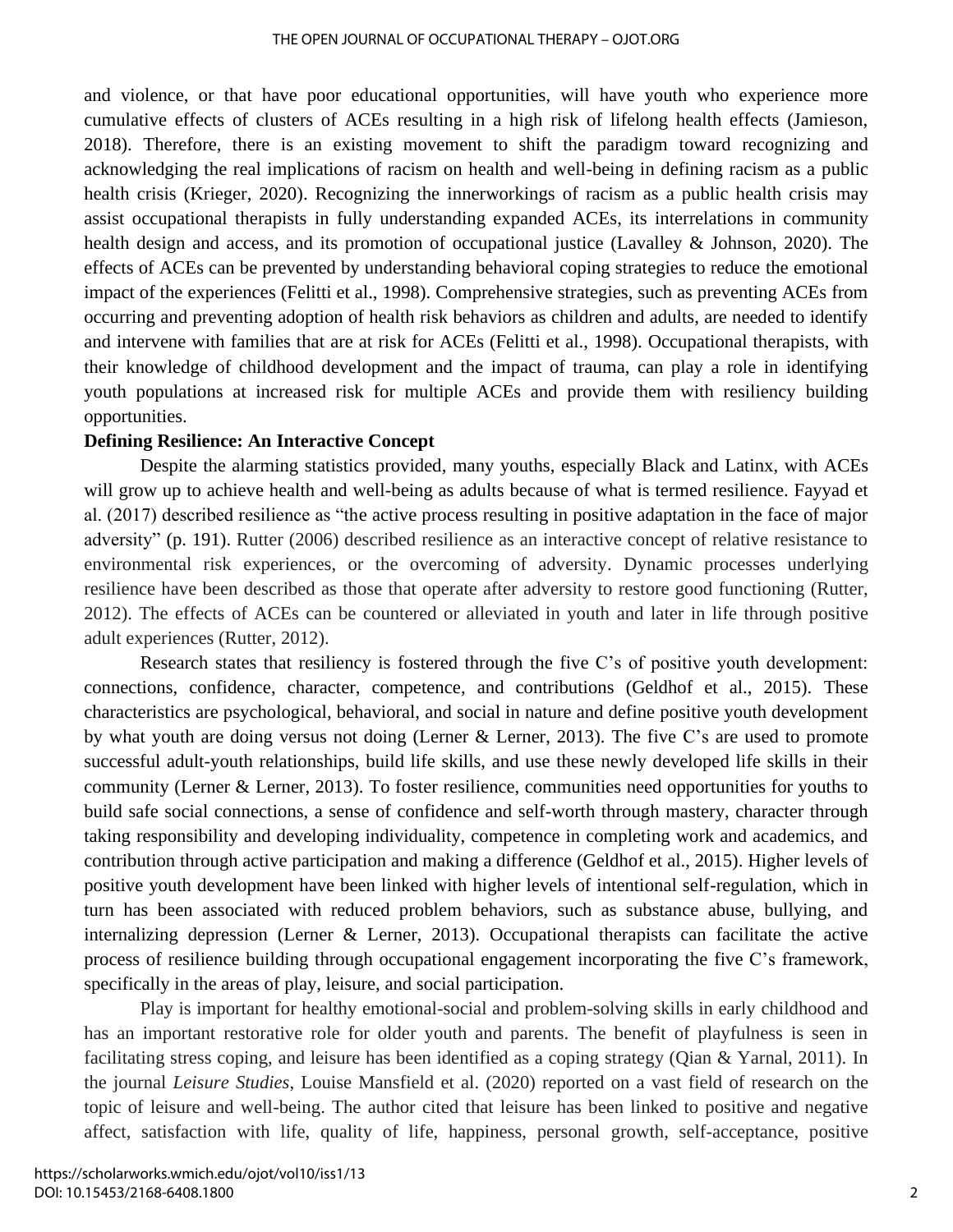relationships, and autonomy. This makes play and leisure participation using the five C's framework of youth development a powerful tool for occupational therapists developing community programming for youths at risk for multiple ACEs.

## **Community-Based Intervention**

Research shows ACEs disproportionately affect historically minoritized and low-income communities; therefore, the authors recommend a community-level approach to building resilience in atrisk youth incorporating the five C's framework of youth development. Community-based programs for youth who have experienced ACEs are limited but do exist, and they can be used as models for future program development. In a growing number of communities, the Eluna network of camps were developed to serve youth of parents with substance use disorder. The Camp Mariposa model began in 2000 and has served over 1,500 campers in over 68 camp sessions with 13 locations (Eluna, n.d.). Camp Mariposa is a nationally recognized prevention and mentoring camp for youth impacted by substance use in their families (Eluna, n.d.). The camp follows evidence-based practices to lessen the harmful effects of parental substance use with a focus on mentoring, mindfulness, and suicide prevention (Eluna, n.d.). Occupational therapy faculty and students have recently received grant funding to partner with the Eluna organization to create a unique day camp program for children with known ACEs to provide resilience building leisure, play, and social experiences. A timeline and brief description of this new program development can be seen in Table 1. This project frequently used Fazio's approach to developing occupation-based programs in communities as a guide (2017).

## **Table 1**

*Timeline of Occupational Therapy's Role in Development of a Novel Community Program* **Year 1 (2020)** Occupational therapist partnered with the Eluna network, local scouting groups, and leaders in the addiction recovery community to develop program concept and implementation, apply for grant funding, and recruit and hire staff, including a registered occupational therapist. **Year 2 (2021)** Staff, community partners, and occupational therapy doctoral capstone students are partnering to recruit and provide training to occupational therapy student volunteers and community volunteers, including education surrounding the impacts of ACE, the disease of substance use disorder, best practices in trauma sensitive communities, and effective mentoring. This group is working collaboratively to finalize all camp activities, and a pilot of the day camp will take place in the last quarter of 2021 with occupational therapy faculty providing process evaluation and suggesting adjustments. **Year 3 (2022)** Occupational therapy students and community volunteers will provide a therapeutic camp experience once per month to youths for 6 months and to caregivers and youth once per month for 6 months with oversight from registered occupational therapists and trained mental health providers partnering with a local scouting group for camp facilities. University partnership will allow program efficacy to be evaluated and results to be disseminated.

By collaborating with local organizations and mental and behavioral health providers, occupational therapists can provide resiliency building play and leisure activities using the five C's framework. In addition, occupational therapists may choose to incorporate play and leisure interventions in traditional settings, including early intervention, schools, and outpatient pediatrics to foster resilience in individual youths or as part of community-based programs in consultative or full-time roles depending on the needs of the community program. The following sections provide a description of how occupational therapists can incorporate the five C's framework into community-based programs.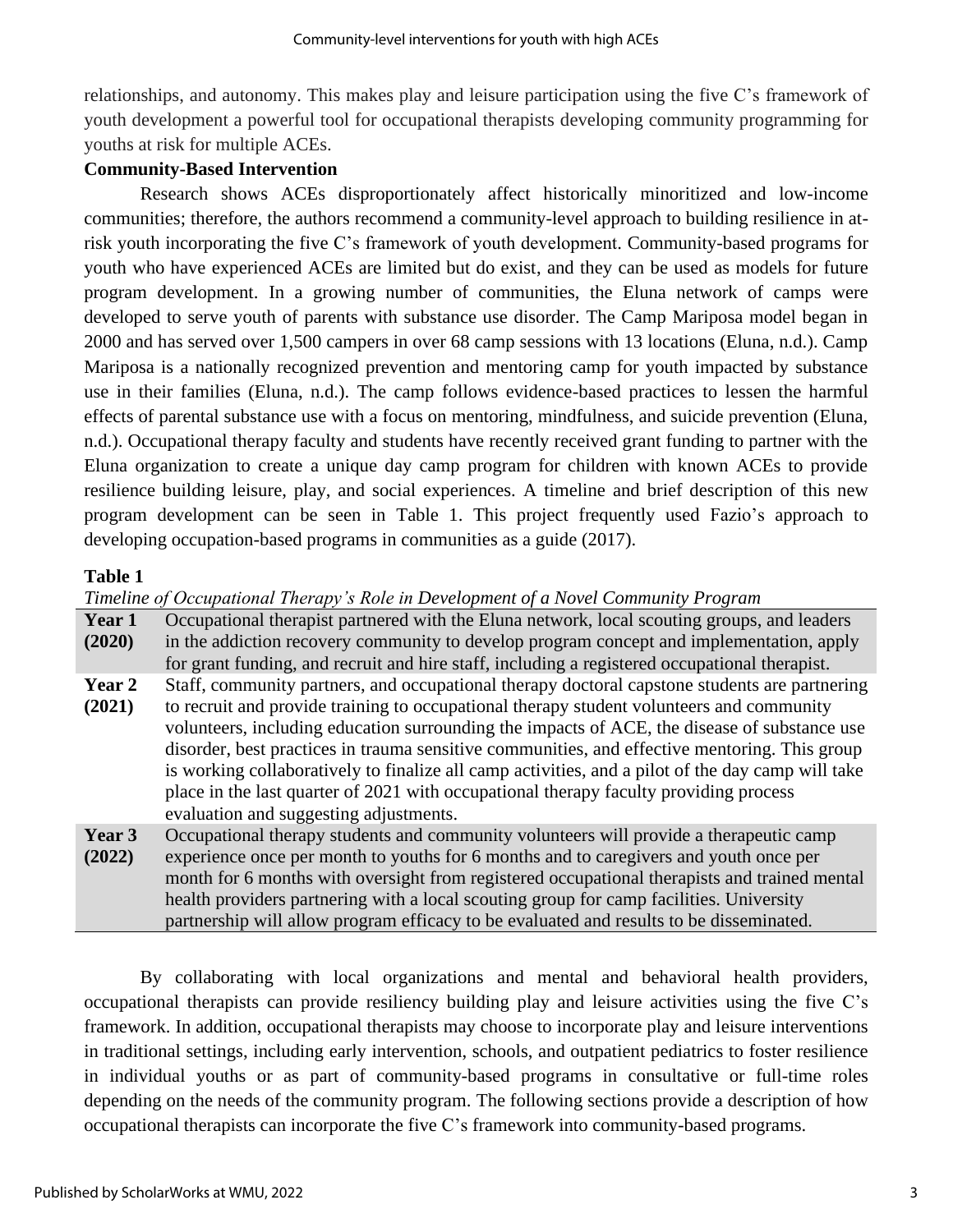#### **Connections: Safe Social Connections**

Occupational therapists can build therapeutic relationships with individual youths, support families, and foster mentorship opportunities in the community. Occupational therapists are well qualified to support social participation and foster meaningful social interactions (Cole & Donohue, 2011). Programs should consider including family centered activities aimed to facilitate social connectedness and present mindful engagement (Gatsou et al., 2017). Occupational therapists can participate in connecting youths with sustained mentors. Non-parental adult mentoring has been shown to have moderate positive effects on youth drug use, academic performance, and overall positive development and promotion of protective factors (Raposa et al., 2019). Mentorship connections can be fostered through partnering with teachers, coaches, older youths, or university students. The *Elements of Effective Practice for Mentoring* framework and standards can be used to ensure best practices are followed in developing mentoring relationships (Garringer et al., 2015). Mentors provide long-term connections to foster sustained engagement in leisure and play activities initiated during occupationbased community programs that can further promote resilience to ACEs.

#### **Confidence: A Sense of Self-Worth Through Mastery**

Occupational therapists can foster confidence through providing youth with a "just-right challenge" in which they develop skills and are successful during play and leisure activities. There is moderate evidence supporting the use of outdoor camps and group leisure activities, such as canoeing, swimming, backpacking, and rock climbing as routine interventions for appropriate clients by occupational therapists (Cahill & Beisbier, 2020). Through these activities, participants are provided with challenges graded for individual success allowing for confidence building, increased self-esteem, and decreased anxiety and depression (Cahill & Beisbier, 2020).

#### **Character: Taking Responsibility and Developing Individuality**

Occupational therapists can provide opportunities for youths to make positive choices and explore personal interests that will foster personal identity development and character building. Merryman and colleagues (2012) demonstrated that a grant-funded day camp developed and implemented by occupational therapists and occupational therapy students could foster resilience in atrisk middle school youths. The occupation-based day camp provided an enriched environment and empowered campers with choice in activities, personal attitude, and behavior resulting in improvement in social skills and positive values (Merryman et al., 2012).

Occupational therapists can support development of individual identities by helping youths explore their unique interests. Occupational therapists should support participation in play and leisure activities that are meaningful to the youths involved and assist youths in identifying play and leisure activities that interest them. The Kid Play Profile (Henry, 2000) was developed by an occupational therapist and assists in identification of positive leisure pursuits. The Kid Play Profile lists 50 activities with illustrations. It asks youths about play and leisure participation, enjoyment level of activity participation, and who they do the play and leisure activities with (Henry, 2000). Similar assessments, including the Preteen Play Profile and Adolescent Leisure Interest Profile (Henry, 2000), are available for older populations. Youth interests should regularly be incorporated into community programming.

### **Competence: Completing Work and Academics**

Occupational therapists can provide youths with the supports they need to be competent in academics, work tasks, and extracurricular activities. Occupational therapists are uniquely skilled in providing trauma-sensitive care because of training in therapeutic use of self, strength-based approaches,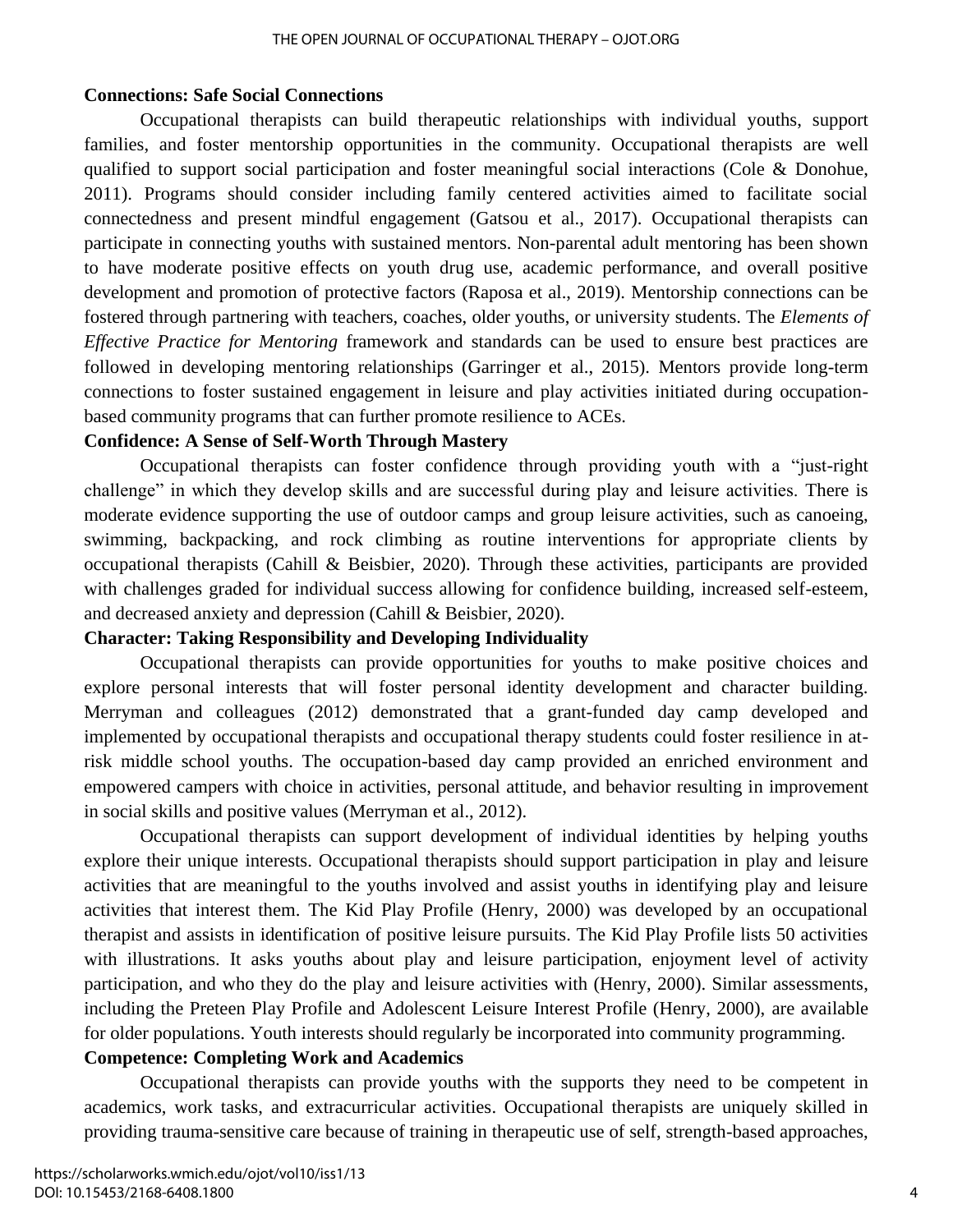and use of internal and external resources that can be used to promote attachment, self-regulation, and competency (Holland et al., 2018). For example, youths who have experienced ACEs are likely to demonstrate differences in sensory processing, including over responsivity, sensation seeking, tactile sensitivity, and auditory filtering (Howard et al., 2020). Occupational therapists can ensure the sensory environment of activities is appropriate for each youth, provide environmental supports as needed, and educate fellow staff members.

### **Contributions: Active Participation and Making a Difference**

Programs should supply meaningful ways for youths to actively participate and make a difference in the local community. By locating programs in communities, youths at risk for multiple ACEs can actively contribute to the development of long-term leisure and play opportunities. Frequent active participation in enjoyable leisure and playtime activities have been associated with reduced prevalence of alcohol and substance use in youth (Lee et al., 2018). Communities of low socioeconomic status benefit from exposure to more equitable leisure programming (Lee et al., 2018). The benefits of leisure participation also promote an overall healthy lifestyle. Active participation in organized leisure activities, including sports, arts, music, clubs, and religious groups, has been associated with healthier daily eating habits (Voráčová, 2018). In youth who experienced war trauma, participation in leisure activity was associated with greater resilience displayed through fewer trauma-related symptoms (Fayyad et al., 2017). Youths can contribute through active participation in play and leisure programs and take leadership roles in supporting the activities through selecting activities and organizing, fundraising, volunteering, and coaching new participants.

## **Conclusion**

ACEs have been repeatedly linked to negative behavioral and physical health outcomes in adulthood (Felitti et al., 1998). Disparities in the prevalence of ACEs between zip codes, racial groups, and socioeconomic groups indicate the need for community-level interventions to promote youth resilience. Community-based leisure programming can provide youth participants with increased exposure to positive play and leisure interests, improve quality of life, and improve the ability of youth to identify trusted adult mentors. Reaching these outcomes can contribute to resilience and improve the likelihood of long-term academic success and well-being, extending the reach of the outcomes beyond the leisure experience itself. Partnerships between occupational therapists and local organizations create a community empowerment approach aimed to increase investment of community leaders and enhance sustainability. While many community members are valuable assets to these types of projects, occupational therapists are trained in making play and leisure activities accessible to families of all abilities as well as individualizing activities to meet interests and create challenges youth can be successful at to build self-efficacy. Occupational therapists are trained in providing trauma-informed care, addressing sensory processing needs, and evaluating program outcomes. For these reasons, occupational therapists should move forward as leaders in developing play and leisure-based youth programs using the five C's framework of youth development in the community.

*Victoria G. Wilburn, DHSc, OTR, is an assistant professor in the department of Occupational Therapy at Indiana University, Indianapolis. Wilburn's research interests include investigating the mental health and wellness outcomes of occupation-based programming in adolescent populations. Her community-based research helps support equity on multiple levels for several youth and adolescent initiatives.*

*Megan Huber, OTD, OTRL, is a recent graduate of Indiana University's Occupational Therapy program. She is a hand therapist at Hand Rehabilitation and Orthotic Specialists and is dedicated to facilitating function and wellbeing for each*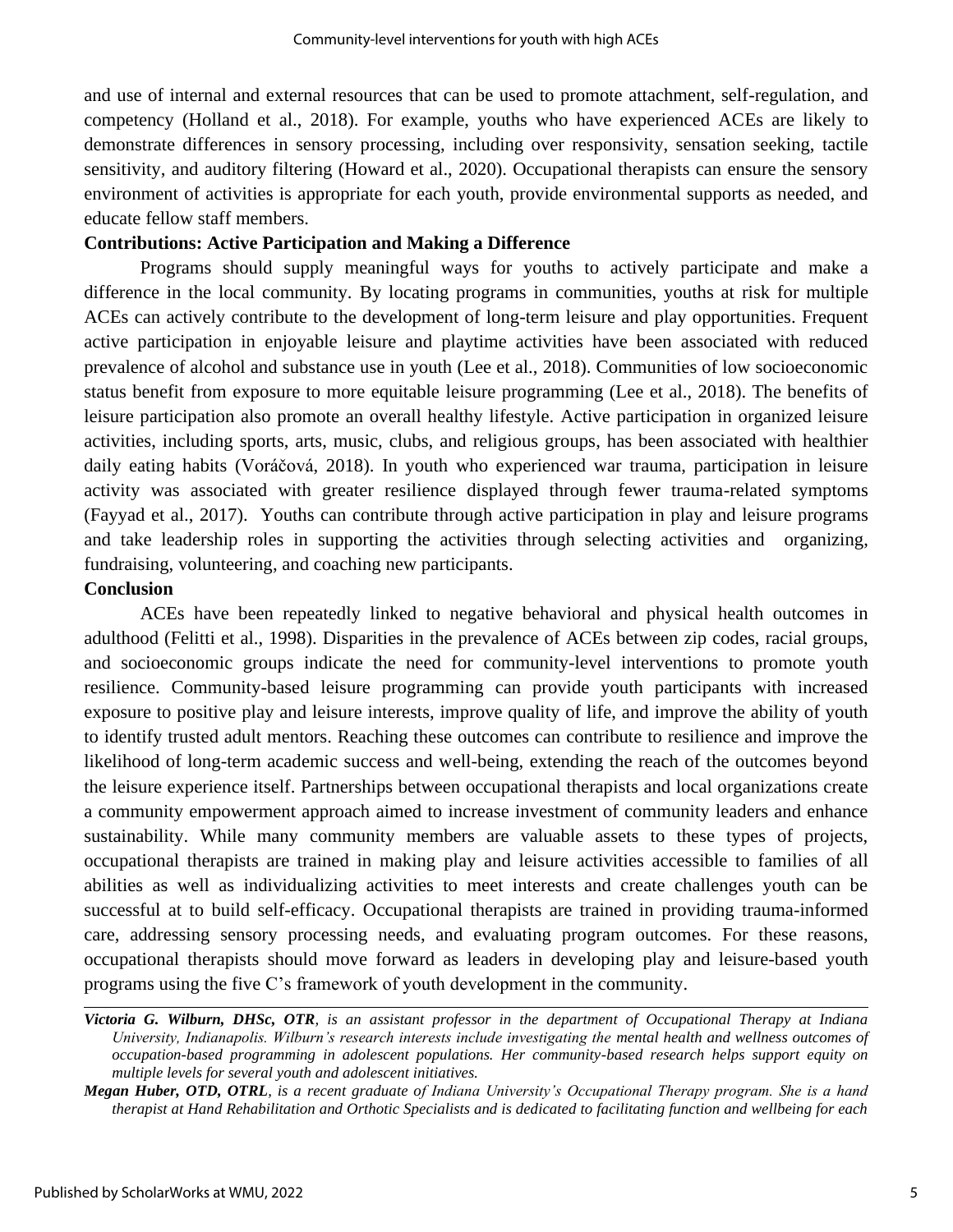*of her patients. She is passionate about the intersection of mental, physical, social, and emotional health and how it impacts healing.*

*Denise Senter, MA, LMHC, is a licensed mental health counselor with over 25 years of experience providing mental health services associated with trauma on brain development and behavior as it relates to infants, toddlers, teens, and adults. Hannah B. Stoll is a third-year doctor of occupational therapy student at Indiana University, Indianapolis.*

#### **References**

- Cahill, S. M., & Beisbier, S. (2020). Occupational therapy practice guidelines for children and youth ages 5–21 years. *American Journal of Occupational Therapy*, *74*(4), 1–48. <https://doi.org/10.5014/ajot.2020.744001>
- Centers for Disease Control and Prevention. (2019). *Adverse Childhood Experiences (ACEs).* [https://www.cdc.gov/vitalsigns/aces/index.html#](https://www.cdc.gov/vitalsigns/aces/index.html#:~:text=1%20in%206%20adults%20experienced,by%20as%20much%20as%2044%25) [:~:text=1%20in%206%20adults%20experienced,](https://www.cdc.gov/vitalsigns/aces/index.html#:~:text=1%20in%206%20adults%20experienced,by%20as%20much%20as%2044%25) [by%20as%20much%20as%2044%25](https://www.cdc.gov/vitalsigns/aces/index.html#:~:text=1%20in%206%20adults%20experienced,by%20as%20much%20as%2044%25)
- Cole, M. B., & Donohue, M. V. (2011). *Social participation in occupational contexts: In schools, clinics, and communities*. Slack Incorporated.
- Eluna. (n.d.). *Camp Mariposa.*  [https://elunanetwork.org/camps-programs/camp](https://elunanetwork.org/camps-programs/camp-mariposa/)[mariposa/](https://elunanetwork.org/camps-programs/camp-mariposa/)
- Fayyad, J., Cordahi-Tabet, C., Yeretzian, J., Salamoun, M., Najm, C., & Karam, E. G. (2017). Resilience-promoting factors in war-exposed adolescents: An epidemiologic study. *European Child & Adolescent Psychiatry*, *26*(2), 191–200. <https://doi.org/10.1007/s00787-016-0871-0>
- Fazio, L. S. (2017). *Developing occupation-centered programs with the community.* SLACK, Incorporated.
- Felitti, V. J., Anda, R. F., Nordenberg, D., Williamson, D. F., Spitz, A. M., Edwards, V., Koss, M. P., & Marks, J. S. (1998). Relationship of childhood abuse and household dysfunction to many of the leading causes of death in adults. The Adverse Childhood Experiences (ACE) study. *American Journal of Preventive Medicine*, *14*(4), 245–258. [https://doi.org/10.1016/s0749-3797\(98\)00017-8](https://doi.org/10.1016/s0749-3797(98)00017-8)
- Garringer, M., Kupersmidt, J., Rhodes, J., Stelter, R., & Tai, T. (2015). *Elements of effective practice for mentoring* (4th edition). MENTOR: The National Mentoring Partnership.
- Gatsou, L., Yates, S., Goodrich, N., & Pearson, D. (2017). The challenges presented by parental mental illness and the potential of a whole-family intervention to improve outcomes for families. *Child & Family Social Work*, *22*(1). <https://doi.org/10.1111/cfs.12254>
- Geldhof, G. J., Bowers, E. P., Mueller, M. K., Napolitano, C. M., Callina, K. S., Walsh, K. J., Lerner, J. V., & Lerner, R. M. (2015). The five Cs model of positive youth development. In E. P. Bowers, G. J. Geldhof, S. K. Johnson, L. J. Hilliard, R. M. Hershberg, J. V. Lerner & R. M. Lerner (Eds.), *Promoting positive youth development: Lessons from the 4-H study* (pp. 161–186). Springer International Publishing.
- Ginsburg, K. R., American Academy of Pediatrics Committee on Communications, & American Academy of Pediatrics Committee on Psychosocial Aspects of Child and Family Health. (2007). The importance of play in promoting healthy child development and maintaining strong parent-child bonds.

#### *Pediatrics*, *119*(1), 182–191.

- <https://doi.org/10.1542/peds.2006-2697> Henry, A. D. (2000). *Pediatric interest profiles: Surveys of Play for Children and Adolescents, Kid Play Profile, Preteen Play Profile, Adolescent Leisure Interest Profile.* The Psychological Corporation. [https://www.moho.uic.edu/resources/files/assess](https://www.moho.uic.edu/resources/files/assessments/PIPs%20Manual.pdf) [ments/PIPs%20Manual.pdf](https://www.moho.uic.edu/resources/files/assessments/PIPs%20Manual.pdf)
- Holland, J., Begin, D., Orris, D., & Meyer, A. (2018). A descriptive analysis of the theory and processes of an innovative day program for young women with trauma-related symptoms. *Occupational Therapy in Mental Health*, *34*(3), 228–241. <https://doi.org/10.1080/0164212X.2017.1393369>
- Howard, A. R. H., Lynch, A. K., Call, C. D., & Cross, D. R. (2020). Sensory processing in children with a history of maltreatment: an occupational therapy perspective. *Vulnerable Children & Youth Studies*, *15*(1), 60–67. <https://doi.org/10.1080/17450128.2019.1687963>
- Jamieson, K. (2018). ACEs and minorities. *Fighting ACEs PBC, Latest News*, December 13, 2018. [https://www.centerforchildcounseling.org/aces](https://www.centerforchildcounseling.org/aces-and-minorities/)[and-minorities/](https://www.centerforchildcounseling.org/aces-and-minorities/)
- Krieger, N. (2020). ENOUGH: COVID-19, structural racism, police brutality, plutocracy, climate change—and time for health justice, democratic governance, and an equitable, sustainable future. *American Journal of Public Health*, *110*(11), 1620–1623. <https://doi.org/10.2105/AJPH.2020.305886>
- Lavalley, R., & Johnson, K. R. (2020). Occupation, injustice, and anti-Black racism in the United States of America. *Journal of Occupational Science*, 1–13. <https://doi.org/10.1080/14427591.2020.1810111>
- Lee, J. O., Cho, J., Yoon, Y., Bello, M. S., Khoddam, R., & Leventhal, A. M. (2018). Developmental pathways from parental socioeconomic status to adolescent substance use: Alternative and complementary reinforcement. *Journal of Youth & Adolescence*, *47*(2), 334–348. <https://doi.org/10.1007/s10964-017-0790-5>
- Lerner, R. M., & Lerner, J. V. (2013). *The positive development of youth: Comprehensive findings from the 4-H study of positive youth development*. National 4-H Council. [https://4](https://4-h.org/wp-content/uploads/2016/02/4-H-Study-of-Positive-Youth-Development-Full-Report.pdf) [h.org/wp-content/uploads/2016/02/4-H-Study](https://4-h.org/wp-content/uploads/2016/02/4-H-Study-of-Positive-Youth-Development-Full-Report.pdf)[of-Positive-Youth-Development-Full-Report.pdf](https://4-h.org/wp-content/uploads/2016/02/4-H-Study-of-Positive-Youth-Development-Full-Report.pdf)
- Mansfield, L., Daykin, N., & Kay, T. (2020). Leisure and wellbeing. *Leisure Studies*, *39*(1), 1–10. <https://doi.org/10.1080/02614367.2020.1713195>
- McEwen, C. A., & Gregerson, S. F. (2019). A critical assessment of the adverse childhood experiences study at 20 years. *American Journal of Preventive Medicine*, *56*(6), 790–794. <https://doi.org/10.1016/j.amepre.2018.10.016>
- Merryman, B., Mezei, A., Bush, J., & Weinstein, M. (2012). The effects of a summer camp experience on factors of resilience in at-risk